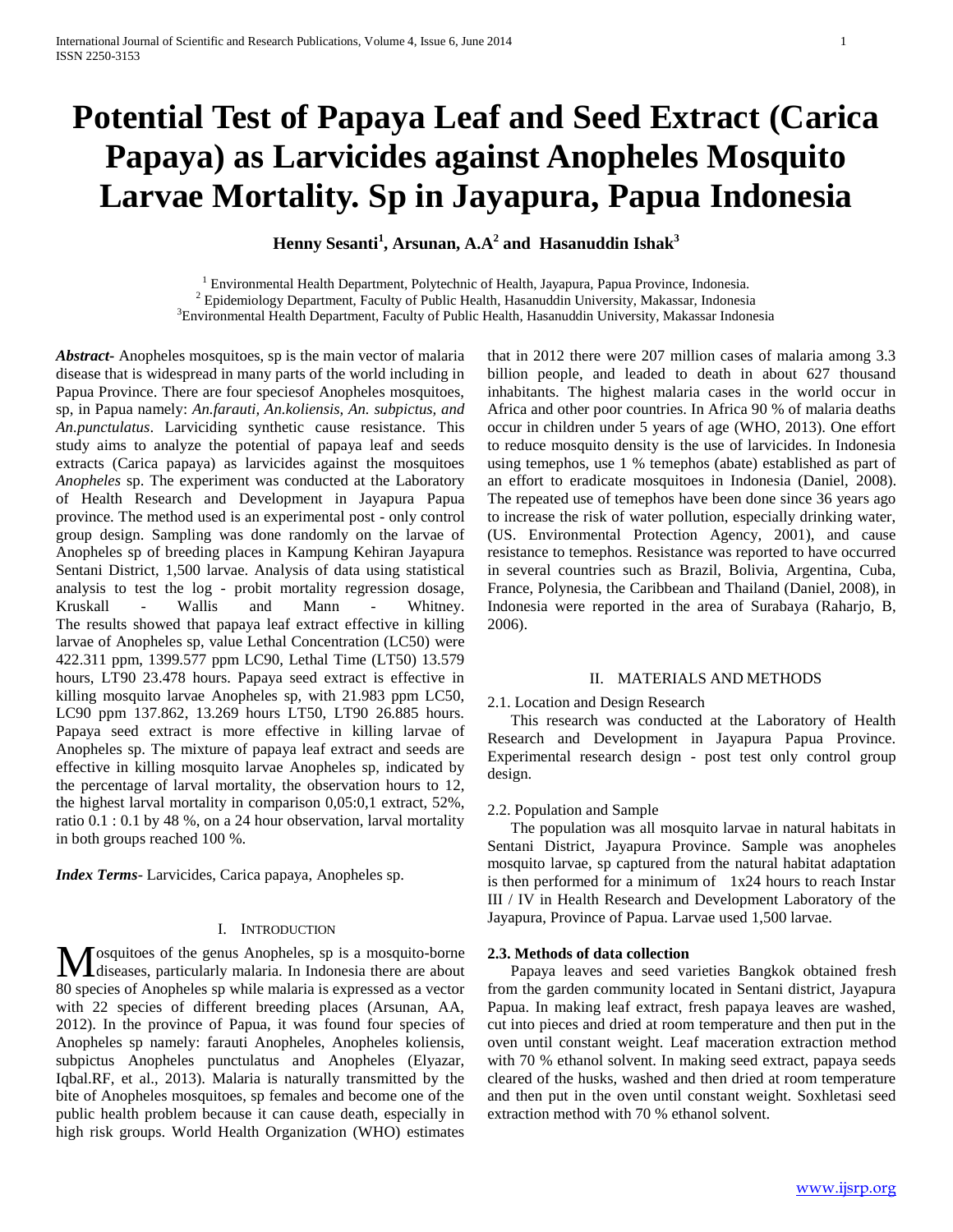Testing in accordance with the Guidelines Testing larvicidal mosquito larvicides in Laboratotium and Field by the WHO (2005). Tests carried out in four different concentrations, the larvae of Anopheles sp instar III / IV is placed in a plastic cup, each cup contains 25 larvae, 5-10 cm high water. In the control group was given 1 ml of 70 % ethanol solution. Replication is performed four times for each concentration. Larval death registration is done every 12 hours. Larval mortality observed data in the laboratory, then analyzed using a statistical test dosage log - probit mortality regression, Kruskall-Wallis and Mann-Whitney post hoc.

## **3. RESULTS**

 This study begins with a preliminary test to determine the dose of treatment, according to the WHO standard (2005), the group that used the extract concentration is 4 doses nearby caused the death of 10 % - 90% of the larvae, and the concentration of so-called effective larvicides when  $\leq 1$  %, and time of < 48 hours. Larval mortality data cannot be used in the event of death of the larvae in the control group by 5-20 % and the larvae turn into pupae by 10 %. Observations were made during 48 hours, and larval death registration is done every 12 hours, so that the data obtained will be four time points measured of observation on water habitat, the average temperature of 26  $\rm{^{\circ}C}$ , pH 8 and 0.04 ‰ salinity.

 3.1. Papaya Leaf Extract Potential Test For larvicides against Anopheles larvae mortality, sp

 Testing the potential of papaya leaf extract at a concentration of 125 ppm performed, 250 ppm, 500 ppm, and 1000 ppm, respectively.

## **Table 1. Observations Papaya Leaf Extract Treatment Group**

|             | Number |   |     |          |     |      |   |     |          |     | Larval death based on dose (ppm) and the observation hour |   |     |          |     |      |   |     |          |     |      |
|-------------|--------|---|-----|----------|-----|------|---|-----|----------|-----|-----------------------------------------------------------|---|-----|----------|-----|------|---|-----|----------|-----|------|
| Replication | Larva  |   |     | 12 hours |     |      |   |     | 24 hours |     |                                                           |   |     | 36 hours |     |      |   |     | 48 hours |     |      |
|             | (n)    | 0 | 125 | 250      | 500 | 1000 | 0 | 125 | 250      | 500 | 1000                                                      | 0 | 125 | 250      | 500 | 1000 | 0 | 125 | 250      | 500 | 1000 |
| 1           | 25     | 0 |     | 3        | 9   | 10   | 0 | 2   | 4        | 16  | 25                                                        | 0 | 2   | 5        | 17  | 25   | 0 | з   |          | 25  | 25   |
| 2           | 25     | 0 | 3   | 2        | 5   | 11   | 0 | 5   | 2        | 10  | 21                                                        | 0 | 5   | 3        | 15  | 25   | 0 | 8   | 4        | 25  | 25   |
| 3           | 25     | 0 | 2   | 3        | 5   | 11   | 0 | 3   | 6        | 12  | 20                                                        | 0 | 5   | 7        | 20  | 25   | 0 | 8   |          | 25  | 25   |
| 4           | 25     | 0 | 0   | 2        | 8   | 9    | 0 | 4   | 6        | 12  | 21                                                        | 0 | 6   |          | 20  | 25   | 0 |     |          | 25  | 25   |
| number      | 100    | 0 | 6   | 10       | 27  | 41   | 0 | 14  | 18       | 50  | 87                                                        | 0 | 18  | 22       | 72  | 100  | 0 | 26  | 25       | 100 | 100  |
| Average     |        | 0 | 2   | з        |     | 10   | 0 | 4   | 5        | 13  | 22                                                        | 0 | 5   | 6        | 18  | 25   | 0 |     | 6        | 25  | 25   |
| Percentage  |        | 0 | 8   | 12       | 28  | 40   | 0 | 16  | 20       | 52  | 88                                                        | 0 | 20  | 24       | 72  | 100  | 0 | 28  | 24       | 100 | 100  |

 Table 1. Showed no larval mortality in the control group, so that the observed data can be used for calculations and Lethal Lethal Concentration Time as follows:

| Period of Bioassay<br><b>Lethal Concentration</b><br>Regression |    |             |       |                |
|-----------------------------------------------------------------|----|-------------|-------|----------------|
|                                                                 |    |             |       |                |
|                                                                 |    |             |       |                |
|                                                                 | No | Test (hour) | (ppm) | <b>R</b> Value |

**Table 2. Lethal Concentration Calculation Results of Papaya Leaf Extract against larvae of Anopheles sp**

| No | $\sim$<br>Test (hour) | Lvunu vviivviiuuuvii<br>(ppm) |    | Regression                                       | <b>R</b> Value |
|----|-----------------------|-------------------------------|----|--------------------------------------------------|----------------|
|    |                       | 50                            | 90 | Equation                                         |                |
|    | 12                    |                               |    | $1,497,658$ 13,089,781 Y = -4,322 + 1,361X 0,974 |                |
|    | 2Δ                    | 422.311                       |    | 1300 577 $V = 6$ 466 + 2 463X                    | በ 017          |

 Value of Lethal Concentration (LC50) of papaya extract on 12-hour test period is at 1497.658 ppm dose and value Lethal Concentration (LC90) at 13089.781 ppm, the regression equation was  $Y = 4.322 + 1.361$  X with a value of R = 0.974. While the 24-hour test period, the value of Lethal Concentration (LC50) at 422.311 ppm, and the value of Lethal Concentration (LC90) at 1399.577 ppm, the regression equation was  $Y = -6.466 + 2.463$  X, and the value of  $R = 0.917$ . R values indicate a very

strong correlation between the Anopheles sp mortality of larvae with papaya extract concentration.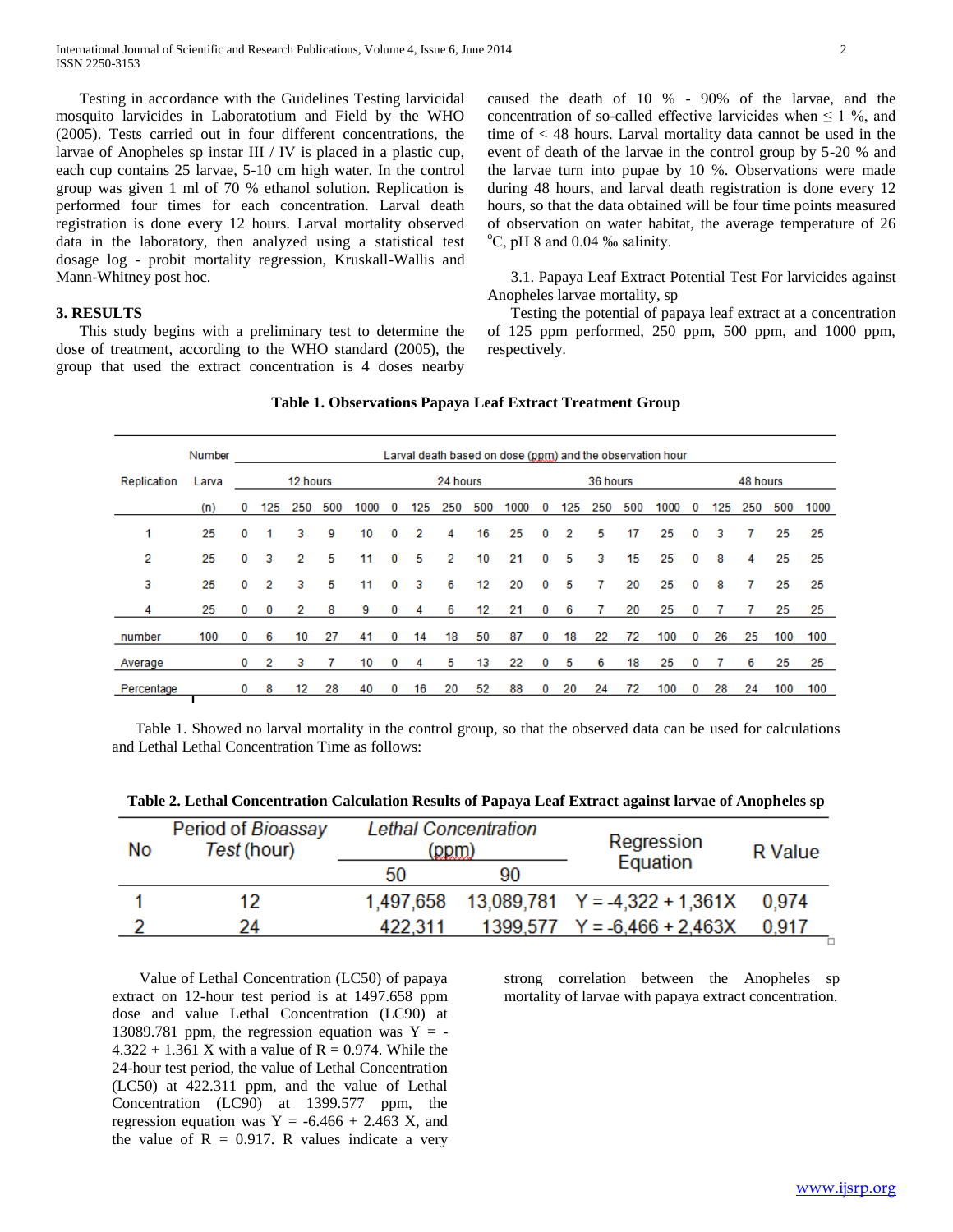| Table 3. Value Lethal Time (LT) Papaya Leaf |  |
|---------------------------------------------|--|
| <b>Extract Against Anopheles larvae, sp</b> |  |

| No | Description        | Value<br>(hour) |
|----|--------------------|-----------------|
|    | Lethal Time (LT50) | 13,579          |
| 2  | Lethal Time (LT90) | 23,468          |

 Table 3, revealed that the value of Lethal Time (LT50) on the clock to 13.579 h, meaning that the time required to kill 50% of larvae of Anopheles sp is over 13.579 hours. Value Lethal Time (LT90) on the clock to 23.468 h, meaning that the time required to kill 90% of larvae of Anopheles sp is over 23.468 hours. Based on the probit regression, regression

equation Y =  $-6.110 + 5.393$  X, and the value of R = 1. Rated R shows a very strong correlation between mortality of larvae of Anopheles sp and papaya extract exposure time.

3.2. Test of Potential Seed Extract Papaya As larvicides against Anopheles larvae mortality, sp

 Testing the potential of papaya seed extract performed at four concentrations of the extract, the concentration of 10 ppm, 20 ppm, 40 ppm, and 80 ppm. The observation of mortality of larvae as follows:

# **Table 4. Observations Papaya Seed Extract Treatment Group**

|               | <b>Number</b> |          |    |          |    |     |          |    |          |    |    |          | Larval death based on dose (ppm) and the observation hour |          |    |     |          |    |          |    |     |
|---------------|---------------|----------|----|----------|----|-----|----------|----|----------|----|----|----------|-----------------------------------------------------------|----------|----|-----|----------|----|----------|----|-----|
| Replication   | Larva         |          |    | 12 hours |    |     |          |    | 24 hours |    |    |          |                                                           | 36 hours |    |     |          |    | 48 hours |    |     |
|               | (n)           | 0        | 10 | 20       | 40 | -80 | $\bf{0}$ | 10 | 20       | 40 | 80 | $\Omega$ | 10                                                        | 20       | 40 | 80  | $\Omega$ | 10 | 20       | 40 | 80  |
|               | 25            | 0        | 2  | 2        | 5  | 12  | $\Omega$ |    | 10       | 15 | 25 | $\bf{0}$ | 8                                                         | 12       | 25 | -25 | $\bf{0}$ | 9  | 19       | 25 | -25 |
| 2             | 25            | 0        | 2  | 6        | Δ  | 8   | $\Omega$ | 8  |          | 15 | 18 | $\Omega$ | 10                                                        | 15       | 20 | 22  | $\Omega$ | 15 | 18       | 23 | -24 |
| 3             | 25            | 0        | 3  | 3        |    | 13  | $\Omega$ | 10 | 10       | 18 | 22 | $\Omega$ | 11                                                        | 12       | 22 | 25  | $\Omega$ | 12 | 18       | 23 | -25 |
| 4             | 25            | 0        | 2  | 5        | 4  | 12  | $\Omega$ | 8  | 12       | 15 | 20 | $\bf{0}$ | 9                                                         | 13       | 22 | 25  | $\bf{0}$ | 15 | 20       | 24 | -25 |
| <b>Number</b> | 100           | $\Omega$ | 9  | 16       | 20 | 45  | $\Omega$ | 33 | 43       | 63 | 85 | $\bf{0}$ | 38                                                        | 52       | 89 | 97  | 0        | 51 | 75       | 95 | 99  |
| Average       |               | 0        | 2  | 4        | 5  |     | 0        | 8  |          | 16 | 21 | 0        | 10                                                        | 13       | 22 | 24  | 0        | 13 | 19       | 24 | 25  |
| Percentage    |               |          | 8  | 16       | 20 | 44  | 0        | 32 | 44       | 64 | 84 |          | 40                                                        | 52       | 88 | 96  | 0        | 52 | 76       | 96 | 100 |

 The data in Table 4 showed no larval mortality in the control group, so that the observed data can be

used to then calculated values and Lethal Concentration Time as follows:

| Table 5. Lethal Concentration Calculation Results of Papaya Seed Extracts Against Anopheles larvae, sp |  |  |
|--------------------------------------------------------------------------------------------------------|--|--|
|                                                                                                        |  |  |

| No | Period of Bioassay<br>test (Hour) | Lethal Concentration (ppm) |           | Regression<br>Equation | <b>R</b> Value |
|----|-----------------------------------|----------------------------|-----------|------------------------|----------------|
|    |                                   | 50                         | 90        |                        |                |
|    | 12                                | 120,987                    | 1.080.689 | $Y = -2.807 + 1.348X$  | 0.937          |
|    | 24                                | 21,983                     | 137,862   | $Y = -2.157 + 1.607X$  | 0.979          |

 The data in Table 5. Shows the Lethal Concentration value (LC50) 12 hour testing period is at 120.987 ppm concentration, the value of Lethal Concentration (LC90) at 1080.689 ppm concentration. Regression equation  $Y = -2.807 +$ 1.348 X, and the value of  $R = 0.937$ . Then the 24hour test period, the value of the results obtained Lethal Concentration (LC50) at a concentration of 21.983 ppm, and the value of Lethal Concentration (LC90) at a concentration of 137.862. Regression equation Y =  $-2.157 + 1.607$  X, and the value of R = 0.979. Rated R shows a very strong correlation between mortality of larvae of Anopheles sp with papaya seed extract concentration.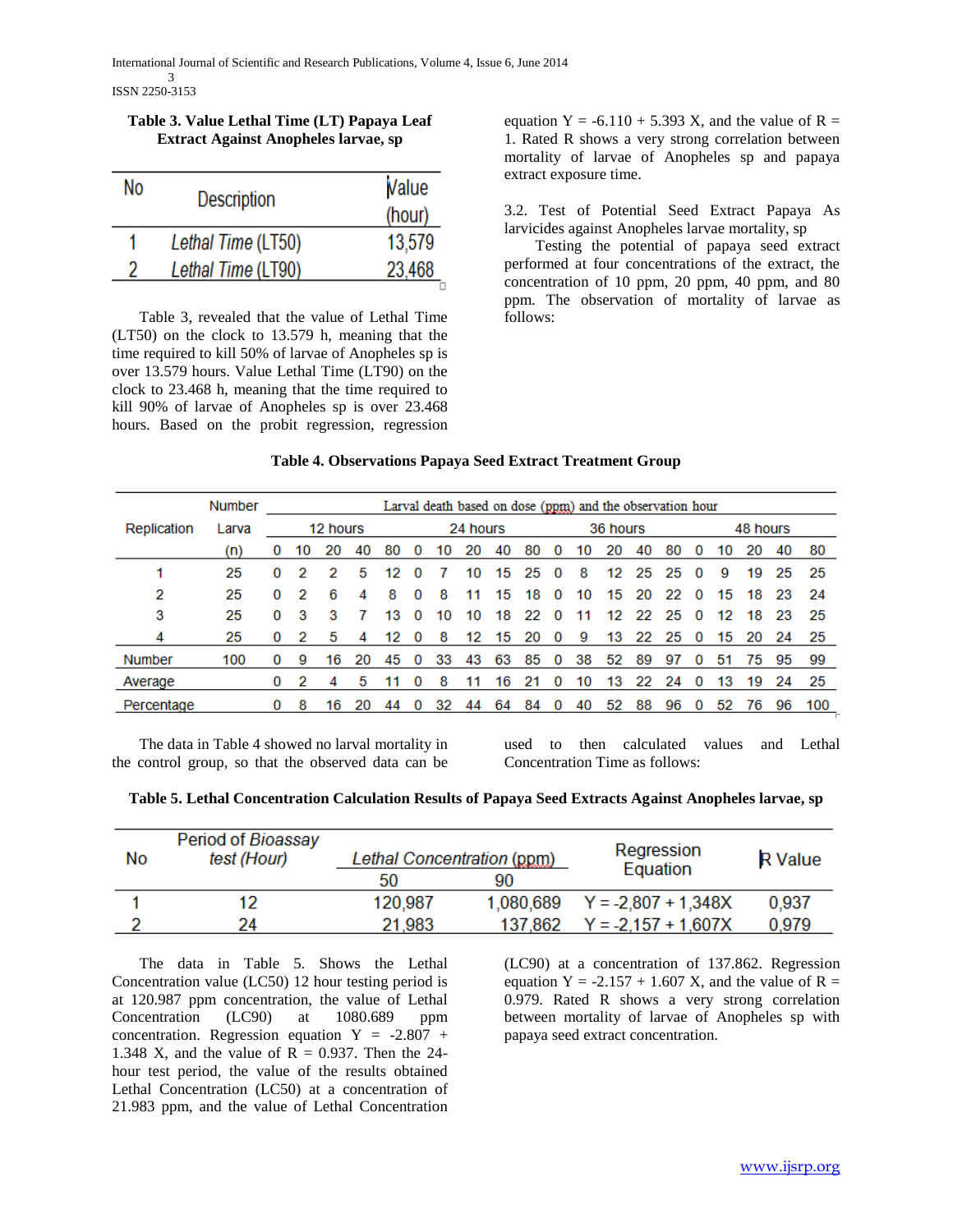ISSN 2250-3153

**Table 6. Value Lethal Time (LT) Papaya Seed Extract Against Anopheles larvae, sp**

| No | Description        | Value<br>(hour) |
|----|--------------------|-----------------|
|    | Lethal Time (LT50) | 13,269          |
| 2  | Lethal Time (LT90) | 26,885          |

 Table 6, indicated that the value of Lethal Time (LT50) on the clock to 13.269, meaning that the time required to kill 50% of larvae of Anopheles sp is over 13.269 hours. Value Lethal Time (LT90) on the clock to 26.885, meaning that the time required to kill 90% of larvae of Anopheles sp is over 26.885 hours. Based on the probit regression, regression equation Y  $= -4.692 + 4.179$  X, and the value of R = 0.999. Rated R shows a very strong correlation between mortality of larvae of Anopheles sp and papaya seed extract exposure time.

# **3.3. Test Potential Mixed Leaf Extract and Papaya Seed Extract As larvicides against Anopheles larvae mortality, sp**

 Testing a mixture of papaya leaf and seed extracts were taken at four concentrations, ie the concentrations of 0,05:0,05, 0,1:0,1 concentration, 0,05:0,1 concentration, and the concentration 0,1:0,05. The data were as follows:

| Table 7. Observations of Treatment Group and Mixed Leaf Extract Papaya Seed Extract |  |  |  |
|-------------------------------------------------------------------------------------|--|--|--|
|                                                                                     |  |  |  |

|                          | <b>Number</b> |              |           |           |          |            |          |           |           |          |            |          | Larval death based on dose (ppm) and the observation hour |           |          |            |          |                                     |          |     |     |
|--------------------------|---------------|--------------|-----------|-----------|----------|------------|----------|-----------|-----------|----------|------------|----------|-----------------------------------------------------------|-----------|----------|------------|----------|-------------------------------------|----------|-----|-----|
| <b>Replicatior Larva</b> |               |              |           | 12 hours  |          |            |          |           | 24 hours  |          |            |          |                                                           | 36 hours  |          |            |          |                                     | 48 hours |     |     |
|                          | (n)           | Κ            | A         | в         | c        | D          | κ        | A         | В         | c        | D          | Κ        | A                                                         | в         | c        | D          | Κ        | A                                   | в        | c   | D   |
|                          |               | $\mathbf 0$  | 0,05:0,05 | 0, 1:0, 1 | 0,05:0,1 | 0, 1:0, 05 | 0        | 0,05:0,05 | 0, 1:0, 1 | 0,05:0,1 | 0, 1:0, 05 | 0        | 0,05:0,05                                                 | 0, 1:0, 1 | 0,05:0,1 | 0, 1:0, 05 | $\bf{0}$ | 0,05:0,05 0,1:0,1 0,05:0,1 0,1:0,05 |          |     |     |
|                          | 25            | 0            | 1         | 12        | 13       | 2          | 0        | 4         | 25        | 25       |            | 0        | 7                                                         | 25        | 25       | 25         | 0        | 11                                  | 25       | 25  | 25  |
| 2                        | 25            | 0            | 2         | 11        | 12       | 5          | 0        | 4         | 25        | 24       | 15         | 0        |                                                           | 25        | 25       | 25         | 0        | 11                                  | 25       | 25  | 25  |
| 3                        | 25            | 0            |           | 12        | 14       |            | 0        | 5         | 25        | 25       | 15         | 0        | 6                                                         | 25        | 25       | 25         | 0        | 10                                  | 25       | 25  | 25  |
| 4                        | 25            | 0            |           | 13        | 13       | 10         | 0        | 4         | 25        | 25       | 18         | 0        | 6                                                         | 25        | 25       | 25         | 0        | 11                                  | 25       | 25  | 25  |
| <b>Number</b>            | 100           | 0            | 5         | 48        | 52       | 24         | $\bf{0}$ | 17        | 100       | 99       | 55         | $\bf{0}$ | 26                                                        | 100       | 100      | 100        | $\bf{0}$ | 43                                  | 100      | 100 | 100 |
| Average                  |               | 0            |           | 12        | 13       | 6          | 0        | 4         | 25        | 25       | 14         | 0        |                                                           | 25        | 25       | 25         | 0        | 11                                  | 25       | 25  | 25  |
| Percentage               |               | $\mathbf{0}$ | 4         | 48        | 52       | 24         | 0        | 16        | 100       | 100      | 56         | $\bf{0}$ | 28                                                        | 100       | 100      | 100        | $\bf{0}$ | 44                                  | 100      | 100 | 100 |

## *Description:*

Group  $K =$  control group

Group  $A =$  concentration of 0.05 leaves: concentration of 0.05 grains

Group  $B =$  concentration of leaf 0.1: seed concentration of 0.1

Group  $C =$  concentration of 0.05 leaves: concentration of 0.1 seeds

Group  $D = 0.1$  leaf concentration: concentration of 0.05 grains

 From Table 7, the number of larval mortality varied between one group with another group, the observation hours to 12, the highest larval mortality seen in group C (comparison extract 0,05:0,1), larval mortality by 52 %, then group B  $(0,1:0,1$  ratio) by 48 %, group D (comparison 0,1:0,05) by 24 %, and the last in group A (comparison  $0,05:0,05$ ) by  $4\%$ .

At the  $24^{\text{th}}$  hour observation, larval mortality in group B  $(0,1:0,1)$  and group C (comparison  $0,05:0,1$ ) reached 100 %, while in group  $D$  (comparison 0,1:0,05) by 56 %, and group  $A$ (comparison 0,05:0,05) by 16 %. At the 36th hour observation, larvae in group D has died completely, whereas in group A has not reached 100 % even up to 48 hours of observation. To determine which groups are different. The available data were tested for normality and variance ANOVA test to qualify, but based on the Shapiro - Wilk test data distribution is not normal p  $< 0.05$ , and unequal variances  $p < 0.05$ , while the absolute requirement ANOVA test is homogeneous data distribution and variance the data must be the same. So it is necessary to transform the data, to achieve homogeneity of the distribution of the data after the data transformation, data distribution and variance of data still not homogeneous or  $p < 0.05$ .

 Based on the data above, the data analysis is not possible using ANOVA test that is done with the Kruskal - Wallis test, p  $= 0.03$  value obtained or  $p < 0.05$  so that it can be concluded that at least there is no difference in mortality between the two groups of larvae. So as to know the difference between groups, post hoc test Mann – Whitney was applied.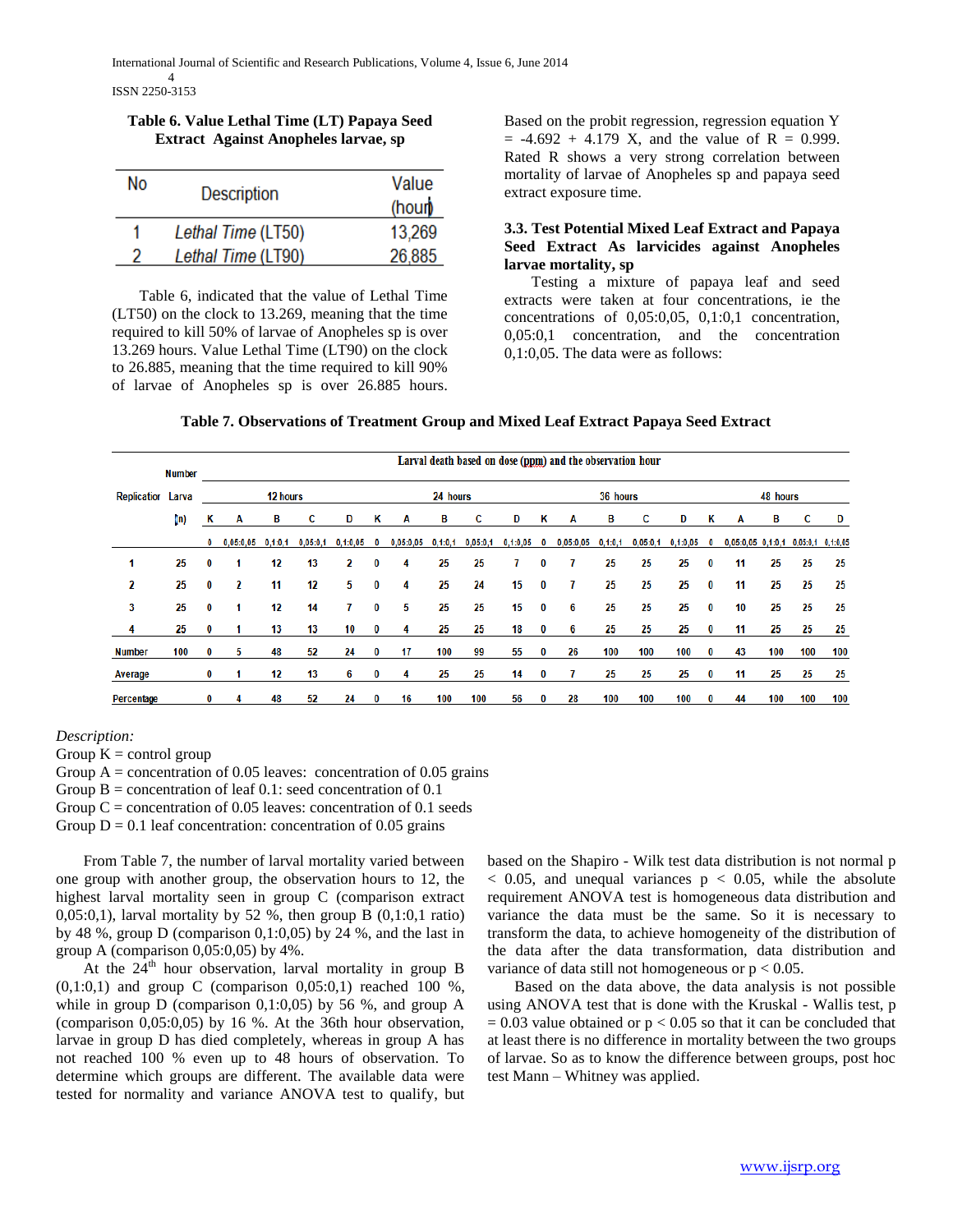| Group<br>Comparative | Papaya leaf and seed<br><b>Extracts concentration</b> | Value<br>P |       |  |
|----------------------|-------------------------------------------------------|------------|-------|--|
| A:B                  | 0,05:0,05                                             | 0,1:0,1    | 0,011 |  |
| A:C                  | 0.05:0.05                                             | 0,05:0,1   | 0.015 |  |
| A : D                | 0,05:0,05                                             | 0,1:0,05   | 0,017 |  |
| B: C                 | 0,1:0,1                                               | 0,05:0,1   | 0,317 |  |
| B: D                 | 0,1:0,1                                               | 0,1:0,05   | 0,013 |  |
| C:D                  | 0.05:0.1                                              | 0.1:0.05   | 0.017 |  |

**Table 8. Results of Post Hoc Test Mann - Whitney Between Group and Mixed of papaya Leaf and seed Extracts.**

 Based on Table 8, shows that there are differences in the number of deaths between groups A : B , A : C, A : D , B : C and group  $C : D$  p < 0.05, whereas there was no difference in the number of deaths in group B : C,  $p \ge 0.05$ .

## III. DISCUSSION

 This study was conducted to test the potential of the extracts from the leaves and seeds of papaya (Carica papaya) as a larvicides against Anopheles mosquito larvae mortality, sp. Testing was conducted larvicides against mosquito larvae instar III and IV according to the WHO guidelines in 2005. At the time of the test, the larvae are not fed, because using water habitat, it is estimated that there are still elements of the nutrients needed by the larvae to survive during the experiment. Water temperature and pH, and salinity were measured, and the results obtained average temperature of  $26^{\circ}$ C, pH 8 and salinity 0.04 ‰. The results of water quality testing results obtained from the field, temperature 24.8 °C, pH 8.11, and salinity 4 ‰. In the study the effectiveness of the ethanol extract of papaya leaves that have been done by Oladimeji, Olawale.H, et al (2012), found that at a concentration of 5 % (5000 ppm), the extract killed 40 % of larvae of Anopheles gambiae in 12 hours, at 24 hours the larvae were death by 50 %. While at a concentration of 10 % (10000 ppm), larvae were dead by 70 % within 12 hours, and 80 % of larvae died within 24 hours. In another study conducted by Okolie, N.JC (2006), found 100 % mortality of larvae at a concentration of 0.6 mg / ml (600 ppm). Research Kalu, IG (2002) found the LC50 for larvae of Anopheles sp at 38.34 mg / ml (38 340 ppm or 3.834 %).

 This study found the value Lethal Concentration (LC50) papaya leaf extract at a concentration of ppm 1497.658 and 13089.781 ppm LC90 values at 12 -hour test period. While the 24 -hour test period, found the value of Lethal Concentration (LC50) papaya leaf extract at a concentration of 422.311 ppm, and the LC90 value of 1399.577 ppm. The results of the regression test on both testing periods showed there results a very strong correlation between the concentration of papaya leaf extract with the death of the larvae of Anopheles sp. Based on the results of this test also seen that the most effective way to kill the larvae of Anopheles sp is by exposing the larvae within a longer period of time, because it takes a small extract concentration, the concentration needed only 422.311 ppm (0.04

%) to kill 50 % larvae, and it takes concentration 1399.577 ppm (0.13 %) to kill 90 % of larvae of Anopheles sp. However, when the larvae are contacted only in short periods of time, it takes great concentration of extract that is 1497.658 (0.14 %) to kill 50 % of larvae, and it takes 13089.781 extract concentration (1.3 %).

 Based on the analysis results, it is seen that, the smaller the concentration of papaya extract then requires a longer contact time with the larvae can cause death to the larvae of Anopheles sp, the higher the concentration of papaya extract it requires a shorter contact time in killing the larvae of Anopheles, sp. Value Lethal Time (LT50) papaya extract LT90 value of 13.579 hours and 23.478 hours, meaning 13.579 within hours of papaya leaf extract is able to kill 50 % of larvae, and 23.478 within hours, papaya extract is able to kill 90 % of larvae of Anopheles sp. Based on WHO guidelines (2005), it can be said that papaya leaf extract effectively used as larvicides for Lethal Concentration values  $\leq 1\%$  (10,000 ppm), and Lethal Time < 48 hours. Value or value Lethal Lethal Concentration Time is much different between this study with previous studies may be caused by the use of different raw materials, such as the level of maturity leaves, papaya varieties, method of extraction, which is a different type of *penyari* solution, also the concentration of the *penyari* solution used. As well as research conducted by Rawani (2012), she used the types of solutions of different solvents in the manufacture of papaya seed extract, namely petroleum ether / hexane, benzene, ethyl Cetate, chloroform, acetone, and alcohol, then find the value of different lethal different. Research on the effects of ethanol extract of papaya seeds larvicides ever undertaken by Rawani, et al (2012) against the Anopheles stephensi mosquito larvae, the value Lethal Concentration (LC50) 18.39 ppm and 250.76 ppm on the LC90 value.

 In this study, Lethal Concentration values calculated at two time periods, the period of time of 12 hours LC50 values obtained at 120.987 ppm and LC90 values in ppm 1080.689. In the period of 24 hours LC50 values obtained 21.983 ppm and 137.862 ppm LC90 value. Based on both the results of these tests, it is seen that when the larvae are laid out in the interval of 12 hours then it will require the concentration of papaya seed extract greater is 120.987 ppm (0.012 %) to kill 50 % of larvae, and requires concentration 1080.689 ppm (0.1 %) to kill 90 % of larvae. However, when the larvae are contacted within a longer time then it just takes concentration 21.983 ppm (0.0002 %) to kill 50 % of larvae, and 137.862 ppm (0.01 %) to kill 90 % of larvae of Anopheles sp. Based on the test results is shown that, the smaller the concentration of papaya seed extract is used then need longer time in killing the larvae, and vice versa, the greater the concentration of papaya seed extract is used, it requires less time in the deadly Anopheles larvae, sp.

 Lethal concentration values are different between this study with previous studies may be caused by different types of *penyari* solution, the use of hexane solution by Rawani (2012), found that the smaller the value of LC, it can be understood that hexane is a good solvent of fat, so that active compounds contained in the fat may be withdrawn by the solvent. Papaya seeds contain fat is evidenced at the time of the extraction process by researchers, looked oily liquid extract. The use of 70 % ethanol was chosen by the researchers because it has not been done in other studies, in addition to the price of hexane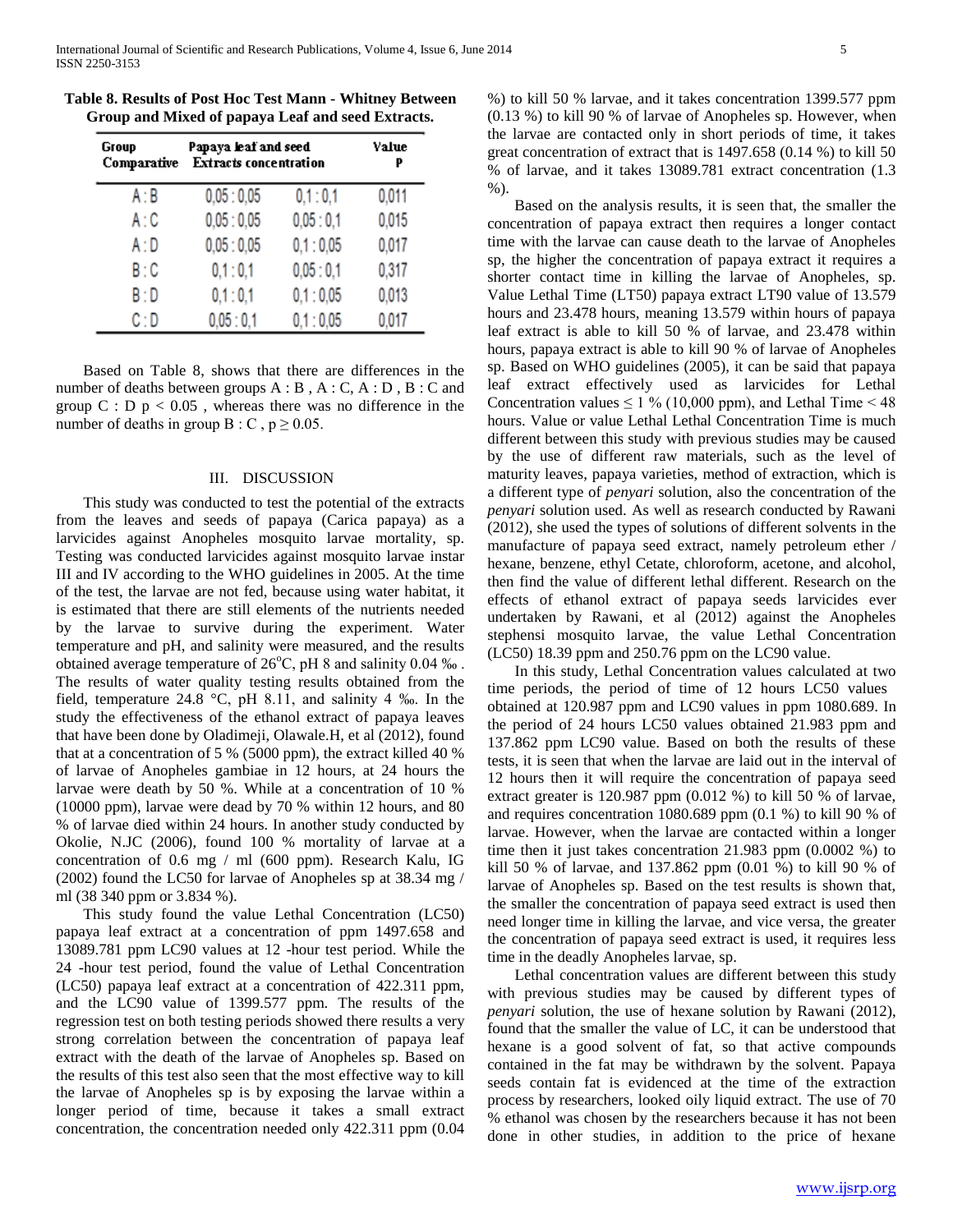economically more expensive than ethanol, and by using 70% ethanol proved still effective in killing larvae of Anopheles sp with a lethal concentration values are still far below WHO standard. Value Lethal time (LT50) of papaya seed extract on 13.269 hours, and LT90 at 26.885 hours, meaning that papaya seed extract is able to kill 50 % of larvae within 13.269 hours, and were able to kill 90 % of larvae within 26.885 hours. Based on the results of the analysis can be said that papaya seed extract is effective in killing larvae of Anopheles sp, due to the time required to kill the larvae of < 48 hours.

 Based on data Lethal Concentration (LC) and Lethal Time (LT), it seems that the value of this research approach with the results of previous studies, that is based on values and value Lethal Concentration Lethal Time (LT) can be said that papaya seed extract is effective in killing larvae Anopheles sp, because the value of Lethal Concentration  $\leq 1$  % (10,000 ppm), and Lethal Time < 48 hours. So based on the data Lethal Concentration (LC) and Lethal Time (LT), it can be said that papaya seed extract is effective in killing larvae of Anopheles sp, because the value of Lethal Concentration  $\leq 1\%$  (10,000 ppm), and Lethal Time < 48 hours.

 Based on research conducted to papaya leaf and seed extract, it appears that the lethal concentration values between papaya seeds and leaf extracts of are much different, with the same exposure time against larvae of Anopheles sp. Papaya seeds are more toxic than the leaves of papaya, because the possibility of papaya seeds contain secondary metabolites that act as larvicides higher than the papaya leaves. According Sastrohamidjojo, Hardjono (1996), in the plant, the active substances dispersed in certain parts of plants, such as quinine alkaloid contained in the leaves of plants not bark Cinchona ledgeriana, then morphine in Papaver samniferum sap or latex. In certain parts of plants rich in alkaloids, but in other parts there is little or even not there at all, but it does not mean that these secondary metabolites such as alkaloids formed in parts of the plant, for example alkaloids found in Datura species and Nicotiana alkaloidnya produced in the roots but very quickly translocated to the leaves of the plant.

In tests using a mixture of leaf extracts and papaya seed extract, taken at four different concentrations, ie the concentrations 0,05:0,05, 0,1:0,1 concentration, 0,05:0,1 concentration, and the concentration of 0,1:0,5. Larval mortality varied, the larvae treated group at 24 hours 0,1:0,1 are 100 % larval mortality, and the 0,1:0,5 concentration, where the concentration of papaya seed extract is higher than the concentration of papaya extract, at 24 h larval mortality was 99 %, the reaction that occurs between the concentration of 0,1:0,1 with 0,1:0,05 can be said about the same.

 Based on the results obtained by statistical tests there is a difference between the number of deaths in group A : group B, group A : group C, group A : group D, group B : Group C and Group C : Group D  $p < 0.05$ , whereas there was no difference in the amount of mortality in group B : group C,  $p \ge 0.05$ . It can be understood that the highest larval mortality occurred in group B and group C, so that when the two groups are compared it is found there is no difference, whereas when compared with the other groups will find the difference. However, both groups that causes the highest larval mortality.

 In the group in which the concentration of papaya seed extract more (group C) when compared with higher concentrations of the leaf extract (group D) of the obtained results there is a significant difference. This can be understood as based on previous testing, papaya seed extract is more toxic to the larvae of Anopheles, as evidenced by the value of sp Lethal Concentration (LC50) and Lethal Concentration (LC90).

 The content of secondary metabolites in the leaves and seeds of papaya in the form in which the principle works Karpaina alkaloids inhibit the body's metabolic processes in larvae, interfere with growth hormones, and digest the protein in the larval body and turn it into peptone derivatives that will host larvae as food shortages and eventually die (Utomo, Margo, et al. 2010). Phenolic compounds work damage cell membranes causing lysis in the larval body (Rahman, 2008 in IPB Repository, 2011). This is demonstrated through experiments on concentration of papaya leaf extract as high as 4000 ppm, larval body destroyed until no trace. Flavonoids, works as a stomach poison that lowers appetite larvae because larvae fail to recognize food stimulus, so that over time the larvae will die of starvation (Cahyadi, Robby. 2009). Saponin is a toxin that is polar, soluble in water, and when it enters the body in larvae can result in hemolysis in the blood vessels. Organic fatty acids contained in papaya seed extract and inhibit the process of metamorphosis, inhibit the formation of the larval skin, thus resulting in the death of the larvae ( Suirta, IWNM, et al., 2007). The use of leaf extracts and papaya seed extract as larvicides relatively safer for the environment because it is a natural substance and its nature is not toxic to aquatic animals. This is evidenced by the use of papaya leaf by which the fish farmers who have mashed papaya propagated into catfish ponds as antimicrobial and fungi that can interfere with the growth of channel catfish (Marsul 2005, in media of fishery education.blogspot.com, accessed on February 8, 2014). Papaya leaf extract into a body of water will affect the color and flavor, but this should not be a problem, because the breeding places of Anopheles larvae, sp form puddles that are not used as a source of drinking water for humans. The use of papaya seed extract relatively no effect on the color, but it can change the taste of water, because papaya seed extract has a brighter color than the color of papaya extract but very bitter taste.

 Papaya leaves are used in this study is an old papaya leaves, which are usually not used by most people, because it cannot be consumed as a vegetable as well as animal feed, thus making of larvicides based on the principle utilizes papaya leaf litter, as well as the manufacture of grain-based larvicides papaya, papaya seeds as currently untapped old, another case with young papaya seeds have been used in medicine since it has many benefits for health. Papaya fruit store huge potential, which can be used sap containing papain and papain are used in various industries are usually extracted from papaya fruit, and carried out by a special method, so that the papaya fruit can produce a lot of sap, and not leave the incision when The ripe fruit, but sometimes there is a failure in the process of tapping, so the incision scars on papaya fruit, papaya fruit becomes defective so as not marketable (Muhidin, Dudung, 2001). Opportunity is to be used, where the fruit is not sold in the market and become garbage, can be used as raw material for the manufacture of larvicides.

 In this study, larvae used were Anopheles larvae, sp captured directly from its habitat in the wild. Trapping sites are in Kampung Kehiran II Jayapura Sentani District. The natural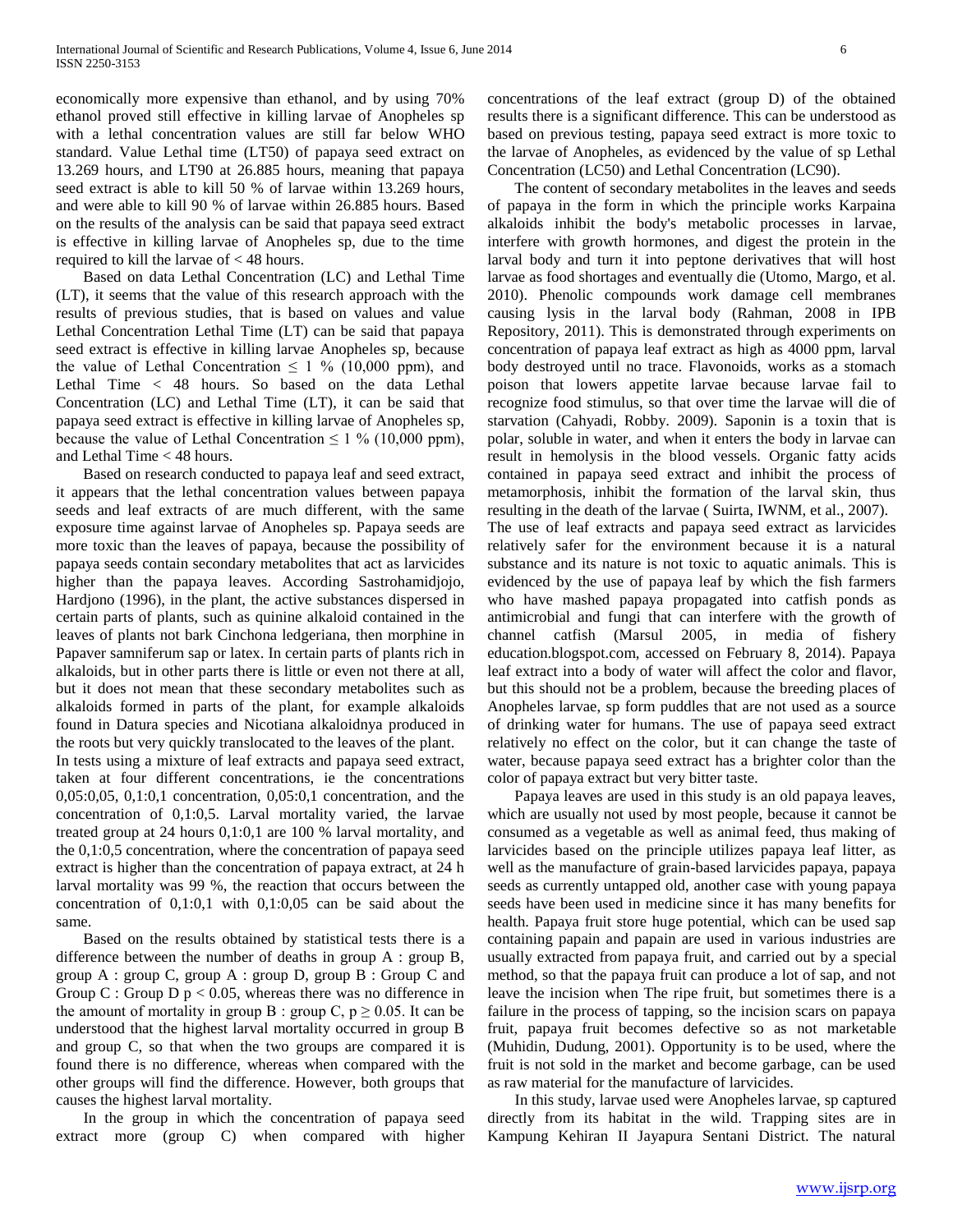habitat of the larval form of a puddle of water in the ditch between the beds of vegetables, with a little clear water conditions, not polluted by household waste and other waste, overgrown with water plants, somewhat shielded from direct sunlight. Larvae happy to be on the surface of the water at the edge of the gutter, and move actively when disturbed. Larvae were taken directly from the habitat are expected to have a higher resistance than larvae cultured (rearing) in the laboratory. The water used is water that comes from the natural habitat of the larvae, so expect the results of this research can be applied in the field. Limitations in this study is not to analyze the differences to variable pH, temperature, and salinity, as well as the study only uses the larvae of Anopheles sp thus necessary to investigate other mosquito larvae such as Culex sp. Based on the results of this study can be developed by examining the content of secondary metabolites in plant parts varieties of papaya on the same or different, comparing extraction methods different parts of the plant extracts in the manufacture of papaya, and can be tested larvicidal effects of isolation secondary metabolites in plant papaya.

#### IV. CONCLUSION

 This study concluded that papaya leaf and seed extract effective as larvicides against Anopheles larvae mortality, sp captured from the natural habitat. We recommend further research to examine the isolation effectiveness secondary metabolites contained in the leaves and seeds of papaya extract on the larvae of the mosquito Anopheles sp and other mosquito larvae, such as Culex sp. This research can be developed by examining the content of secondary metabolites in plant parts varieties of papaya on the same or different, comparing extraction methods different parts of the plant extracts in the manufacture of papaya, and can be tested larvicidal effects of the isolation of secondary metabolites in papaya plants

## ACKNOWLEDGEMENT

 Authors express gratitude and appreciation to the Health Research and Development Laboratory Papua province, Laboratory of Chemistry Departmen, Faculty of Mathematics and Natural Sciences University of Cenderawasih in Jayapura, for the good cooperation during the course of the study.

## CONFLICT OF INTEREST

The author declares no conflict of interest in this study.

#### **REFERENCES**

- [1] Arsunan, A.A. , 2012. Malaria in Indonesia, Overview of Epidemiological Aspects, Masagena Press. Makassar, Indonesia.
- [2] Cahyadi, Robby., 2009. Acute Toxicity Test Pare Fruit Extract (Momocardica charantia L) against larvae of Artemia salina Leach Method Brine Shrimp Lethality Test (BST) (Thesis). Diponegoro University. Semarang School of Medicine. (online) eprints.undip.ac.id
- [3] Daniel., 2008. When larvae and Adult mosquitoes have developed resistance to insecticides. Farmacia. Vol.7. no 7. Jakarta
- [4] Elyazar,Iqbal.R.F,et al. 2013. The Distribution and Bionomics of Anopheles Malaria Vector Mosquitoes in Indonesia. Advances ini Parasitology. Vol.83. (online) http://dx.doi.org/10.1016/B978-0-12-407705-8.00003-3
- [5] Environmental Health and Safety Comitte. 2001. www.rsc.org/pdf/ehsc/il50.pdf, diakses 20 Agustus 2013
- [6] EPA. 2000. Prevention Pesticides and Toxic Substance. Environmental Protection Agency, USA
- [7] EPA. 2007. Larvacides for Mosquito Control. U.S. Environmental Protection Agency, Amerika Serikat
- [8] Kalu,I.G,et al. 2002. Larvacidal Effect of Some Plant Leaves Extracy Against Anopheles Mosquito. Biological Sciences Department Michael Okpara University of Agriculture. Umudike. Ahia State
- [9] Kovendan, et al. 2011. Bioefficacy of Larvacidal and Pupicidal Properties of Carica papaya (Caricaceae) Leaf Extract and Bacterial Insecticide, Spinosad, Against Chikungunya Vector, Aedes Aegypti (Diptera:Culicidae). Parasitol.Res. 110. Vol 2. 669-678
- [10] Marsul., 2005. Benefits of Papaya Leaves For catfish. Media penyuluhan perikananpati.cblogpot.com. accessed on February 8, 2014
- [11] Mehidyastuti, Erren., 2012. Effect of Seed Extract Papaya (Carica papaya L) as larvicides against Aedes aegypti larvae mortality. Christian University Ambassador Discourse. Jakarta (online)
- [12] http://sinta.ukdw.ac.id, accessed 20 September 2013
- [13] Muhidin, Dudung. , 2001. Agroindustri of Papain and Pectin. Penebar Swadaya.. Jakarta
- [14] Okolie,N.J.C. 2006. Larvacidal Effect of Pawpaw (Carica papaya) Aquoeus Extract on Mosquito Vectors. International Journal of Natural and Applied Science. Vol.2 (4).36-132
- [15] Oladimeji, Olawale.H,et al 2012. Potential Larvacides in Nigerian Herbal Recipes. International Journal of Pharmaceutical Sciences and Research. Vol.3.Issue 10.3783-3787
- [16] Raharjo, B. 2006. Susceptibility Testing of Aedes aegypti (Linnaeus) from Surabaya, Palembang, Bandung and Regional Multiple larvicides against Temephos (Abate 1 SG). School of Life Sciences and Technology ITB. Surabaya
- [17] Rawani, et al. 2009. Larvacidal effect of Three Plants Against Filarial Vector Culex quinquefasciatus Say (Diptera: Culicidae).Parasitol Res. 105. 1411-7
- [18] Rawani, et al. 2012. Aliphatic amide from Seeds of Carica papaya as Mosquito Larvacide, pupicide, Adulticide, Repellent, and Smoke Toxicant. Journal of Mosquito Research. Vol.2.No.2.8-18
- [19] Sastrohamidjojo, Hardjono., 1996. Synthesis of Natural Products. Gadjah Mada University Press. Yogyakarta
- [20] Seigler, David.S, 1998. Plant Secondary Metabolism. Kluwer Academic Publishers. Massachusetts
- [21] Suirta, I.W.N.M, et al. , 2007. Isolation and Identification of Active Compounds larvicides of neem seeds (Azaridachta indika A.Juss) Against Mosquito Larvae Dengue (Aedes aegypti). Journal of Chemistry (1). Juli.47-54 (online) ojs.unud.ac.id
- [22] Utomo, Margo, et al. , 2010. Own Power Plant-Based Ingredients Papaya Seed Powder Against Death Aedes aegypti larvae isolates SALATIGA B2P2VRP Laboratory (Proceedings of the National Seminar Unimus). http / /: jurnal.unimus.ac.id. accessed on August 28, 2013
- [23] Valiant, Michael. , 2010. Effects Infuse Papaya Leaf (Carica papaya) against larvae of Culex mosquitoes, sp. http://www.ejournal.litbang.depkes.go.id
- [24] WHO. 2005. Guidelines for Laboratory and Field Testing of Mosquito Larvacides. WHO.Geneva
- [25] WHO.2013. World Malaria Report 2013. www.who.int/features/factfiles/malaria/en. diakses pada 12 Februari 2014

#### AUTHORS

**First Author** – Henny Sesanti, Environmental Health Department, Polytechnic of Health, Jayapura, Papua Province,

Indonesia., Email: Henny.sesanti@gmail.com

**Second Author** – Arsunan, A.A, Epidemiology Department, Faculty of Public Health, Hasanuddin University, Makassar, Indonesia

**Third Author** – Hasanuddin Ishak, Environmental Health Department, Faculty of Public Health, Hasanuddin University, Makassar Indonesia